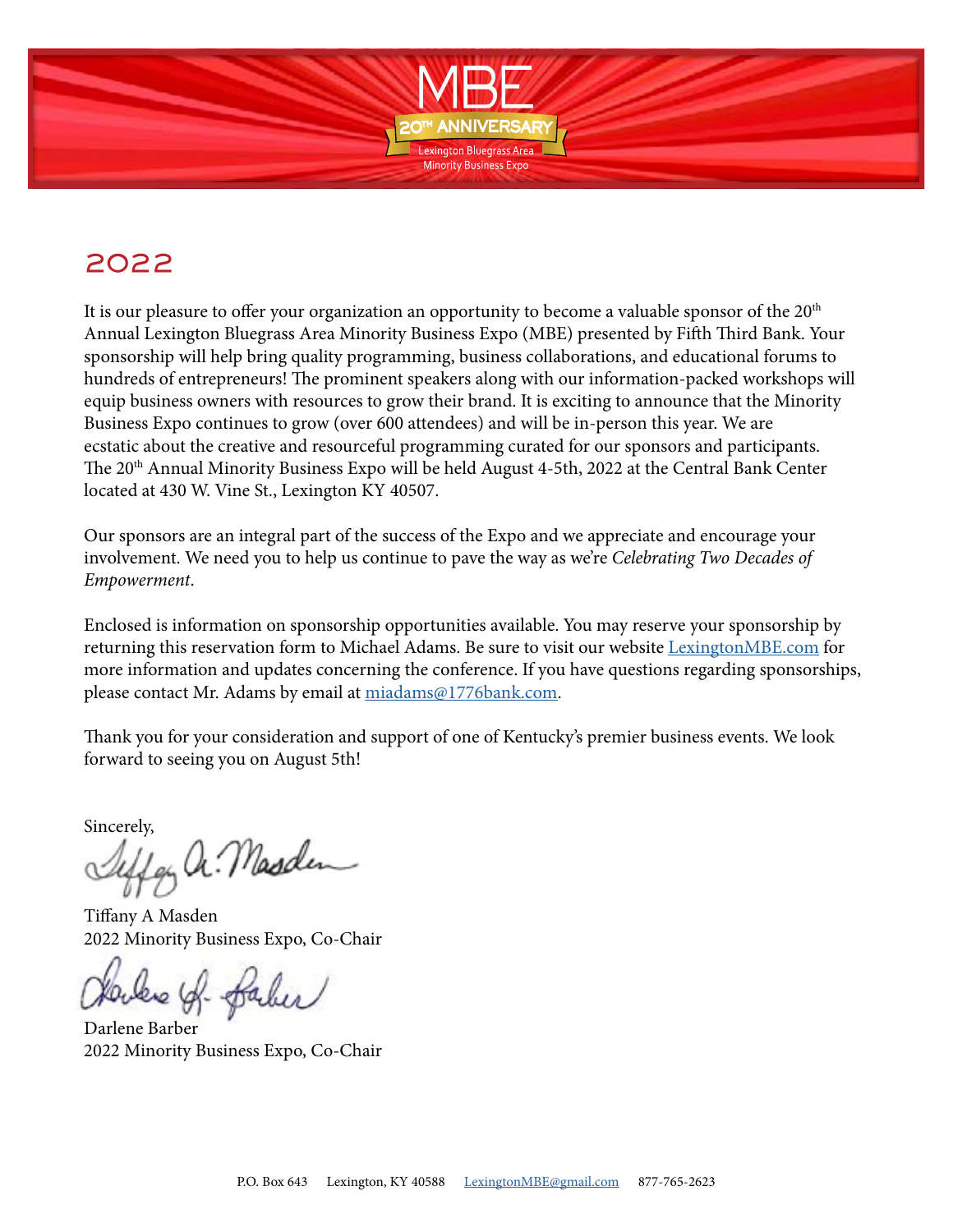

# **SPONSORSHIP LEVELS**

## Presenting Sponsor (SOLD) \$10,000

- Full page Ad in 20<sup>th</sup> Anniversary Souvenir Book.
- Prominent sponsor recognition on every available promotional area of expo, all event related marketing, and promotional collateral: Registration and Reception Areas, inclusion in all radio, TV, press releases, website and social media platforms.
- Logo placement on physical and virtual promotional material including social media and MBE website.
- Recognition from stage at morning/afternoon speaker sessions.
- Company representative to introduce stage keynote speaker.
- Twenty expo tickets included.
- 2 Reserved tickets to the private sponsor and speaker dinner.
- Exhibitor booth included.

### Gold Sponsor \$5,000

- Full page Ad in 20<sup>th</sup> Anniversary Souvenir Book.
- Gold sponsor recognition on every promotional area of expo, all event related marketing, and promotional collateral: Registration and Reception Areas, inclusion in all radio, TV, press releases, website and social media platforms.
- Logo placement on physical and virtual promotional material including social media and MBE website.
- Recognition from stage at morning/afternoon speaker sessions and mixer.
- Twenty expo tickets included.
- 1 Reserved ticket to the private sponsor and speaker dinner.
- Exhibitor booth included.

### Silver Sponsor \$2,500

- Half page Ad in 20<sup>th</sup> Anniversary Souvenir Book.
- Silver sponsor recognition on every promotional area of expo, all event related marketing, and promotional collateral: Registration and Reception Areas, inclusion in all radio, TV, press releases, website and social media platforms.
- Logo placement on physical and virtual promotional material including social media and MBE website.
- Recognition from stage at morning/afternoon speaker sessions and mixer.
- Ten expo tickets included.
- Exhibitor booth included.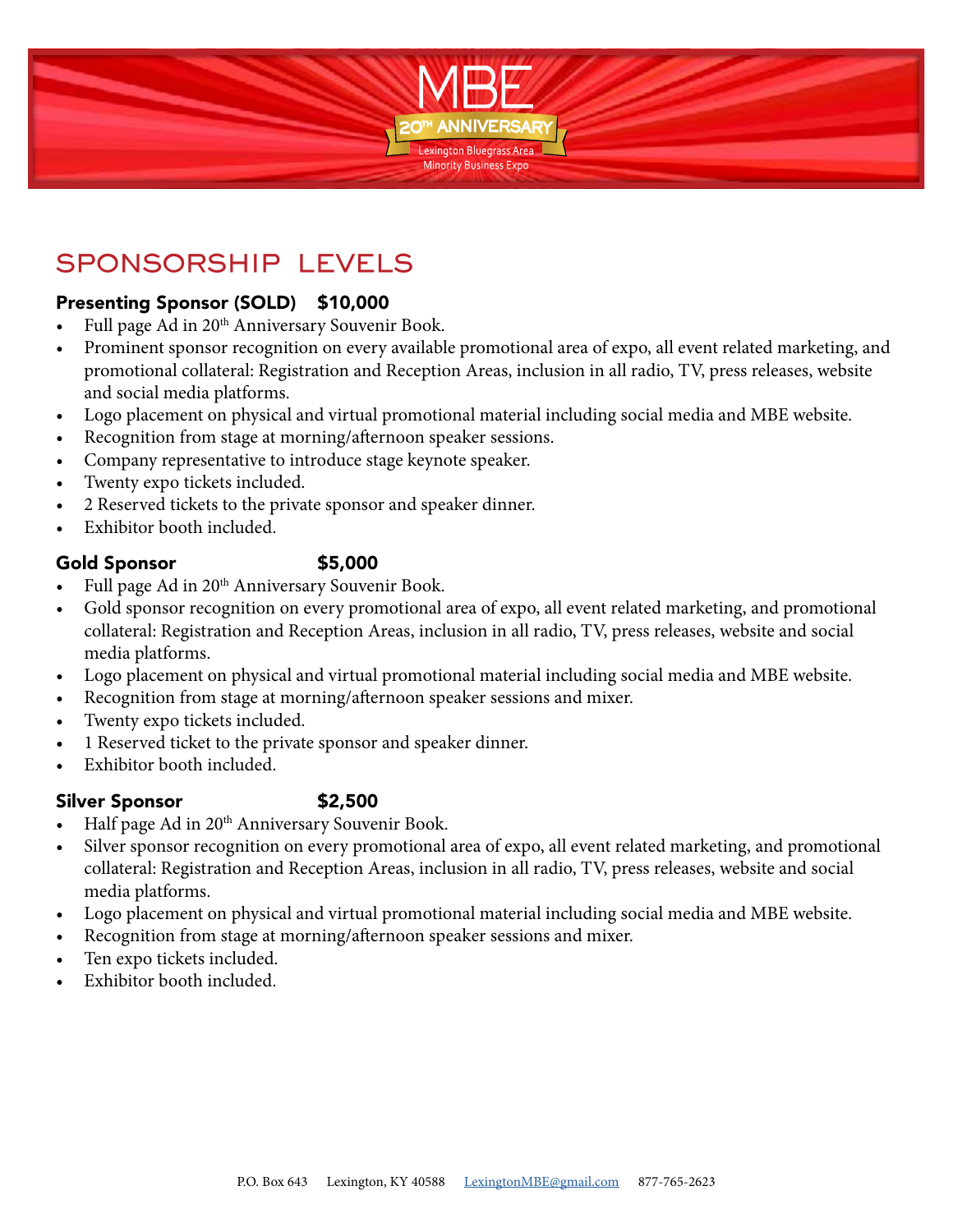

### Bronze Sponsor \$1,000

- Quarter page Ad in 20<sup>th</sup> Anniversary Souvenir Book.
- Logo placement on physical and virtual promotional material including social media and MBE website.
- Recognition from stage at morning/afternoon speaker sessions and mixer.
- Two expo tickets included.
- Exhibitor booth included.

## Morning Session Sponsor \$3,000 (1 Available)

- Half page Ad in 20<sup>th</sup> Anniversary Souvenir Book.
- Logo placement on physical and virtual promotional material including social media and MBE website.
- Recognition from stage at morning/afternoon speaker sessions and mixer.
- Company representative to give greeting at morning session.
- Four expo tickets included.
- Exhibitor booth included.

## Exhibit Booth Only \$425 (Corporate) / \$250 (Small Business)

(Organizations with up to 499 employees is a small business, over 500 is corporate.)

- Exhibitor booth in Expo hall (pre-recorded videos, live virtual interactions).
- Includes two expo tickets.

### Friend of the Expo Table \$600

• One reserved table for ten at the MBE luncheon on August 5, 2022.

### Full Page Ad \$750

- 
- Full page Ad in 20<sup>th</sup> Anniversary Souvenir Book.

### Half Page Ad \$500

Half page Ad in 20<sup>th</sup> Anniversary Souvenir Book.

# Quarter Page Ad \$250

Quarter page Ad in 20<sup>th</sup> Anniversary Souvenir Book.